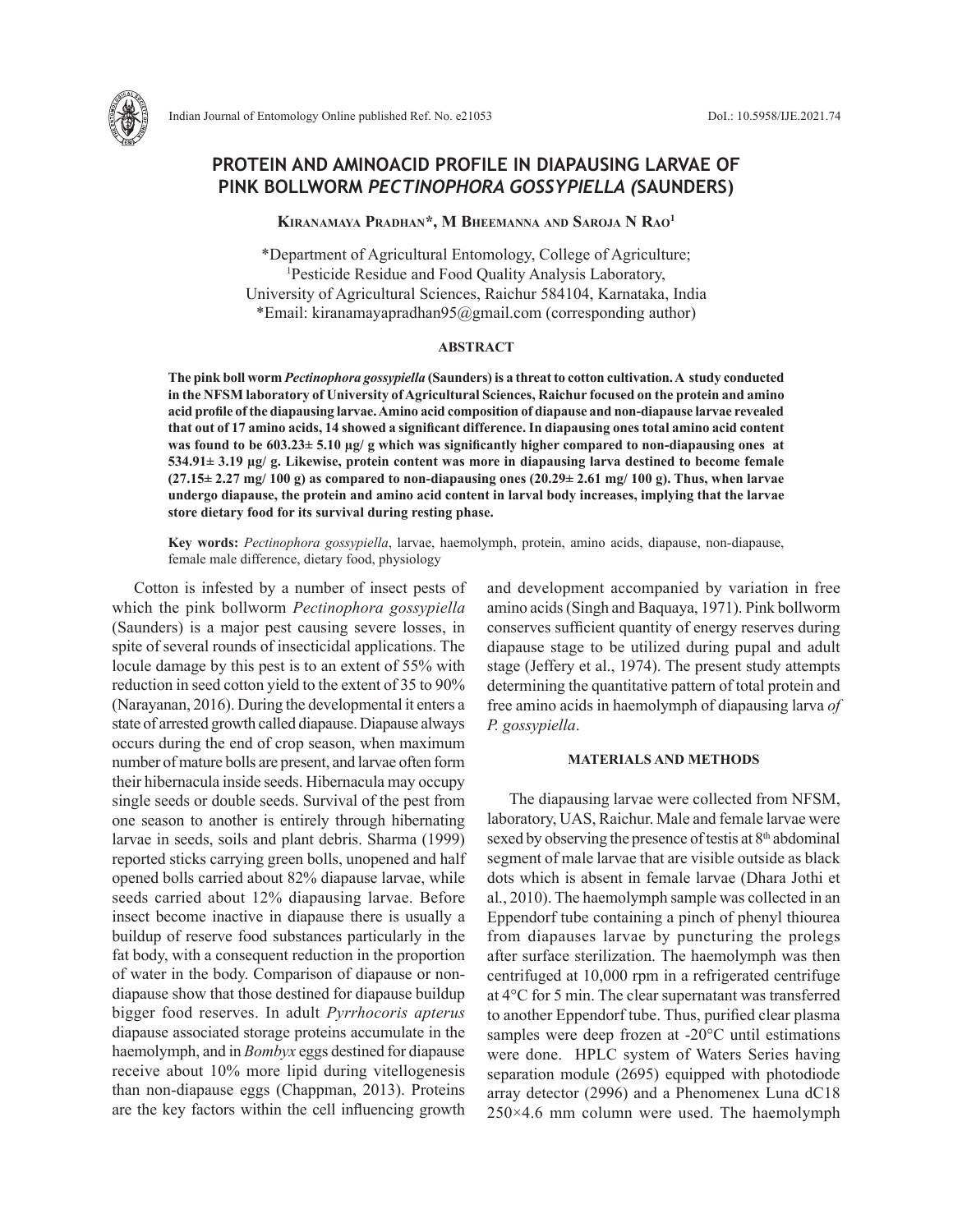supernatant were filtered through a polyvinyl difluoride filter (PVDF; Millipore, Millex-GV, filter 0.22 m dia.). The samples were eluted using isocratic solvent system at a flow rate of 0.8 ml/min, run time was 50 min, and the compounds were detected at 266 nm with 2 µl injected volume of the extract. The mobile phase was 10 mM potassium dihydrogen phosphate +10 mM dipotassium hydrogen phosphate and acetonitrile: methanol (60:40).

Standard samples of known amino acids (aspartic acid, serine, glutamine, histidine, glycine, threonine, arginine, alanine, tyrosine, cystine, valine, methionine, phenyalanine, leucine, isoleucine, lysine and proline) were used to spike the HPLC peaks to identify different amino acids. After identification of peaks corresponding to different amino acids, a range of concentrations for each amino acid were run through the HPLC to obtain a normal curve. The amounts of different amino acids present in the diapause and non-diapause larvae were estimated from normal curves based on peak areas. The quantitative estimation of total protein was done following the standard Bradford method using bovine serum albumin as standard and measurement of OD at 595 nm. The concentration of protein in the sample was calculated with the standard curve (10- 100  $\mu$ g/ ml) with  $Y=0.0059X+0.0826$ ,  $R^2= 0.935$  and results were expressed in mg/ ml of haemolymph. Paired t-test (p=0.01) was used to determine the molar changes in amino acid composition between diapause and nondiapause larvae. Duncan's multiple range test (p=0.01) was used to determine the molar changes in protein content.

### **RESULTS AND DISCUSSION**

The current HPLC based amino acid analysis method gave clear separation of all the 17 amino

mV

acids from the diapause and non-diapause larvae. The sequence of elution of all the amino acids in nondiapause and diapause larvae was similar to that of standards (Fig. 1, 2). Elution of some unknown amino acids was also observed within the elution time range of the test amino acids. Amino acid composition of diapause and non-diapause larvae with student t-test revealed that out of 17 amino acids analyzed 14 showed a significant difference between diapausing and nondiapausing larvae (Table 1); serine, histidine and proline did not show significant difference. Indicating that these have no role in diapause. In diapause larva tyrosine was in more quantity  $(70.31 \text{ µg/g})$  differing significantly with that of non-diapausing larvae (56.62  $\mu$ g/g). The total amino acids concentration of diapause and non-diapausing larvae were 603.23± 5.10 and 534.91 $\pm$  3.19 µg/ g, respectively, revealing that there is an increase in amino acids concentration as insect undergoes diapause. When the male and female were compared, all the amino acids show non-significant difference except for histidine; tyrosine and valine (with concentration of 39.60, 70.31, 52.46 µg/ g and 36.76, 66.65, 48.67 µg/ g in diapausing female and diapausing male, respectively) (Table 1). These results are in line with those of Jeffery et al. (1974) who reported that diapause larvae possessed more amino acids on a molar basis. Similarly, Han et al. (2008) found that the protein and amino acid contents of the hemolymph of diapausing larvae of pine caterpillar *Dendrolimus tabulaeformis* (William) were higher than that of non-diapausing larvae. The protein and amino acid content of diapausing larvae in the present study were  $20.56 \pm 1.20$  mg/ ml and  $4595 \pm 45$  µmol/ ml respectively as compared to  $14.75 \pm 0.85$  mg/ ml and  $3889 \pm 13 \,\mu$  mol/ ml respectively in non-diapausing larvae. The amino acids have an important role in



Fig. 1. Chromatogram of amino acid standards (HPLC)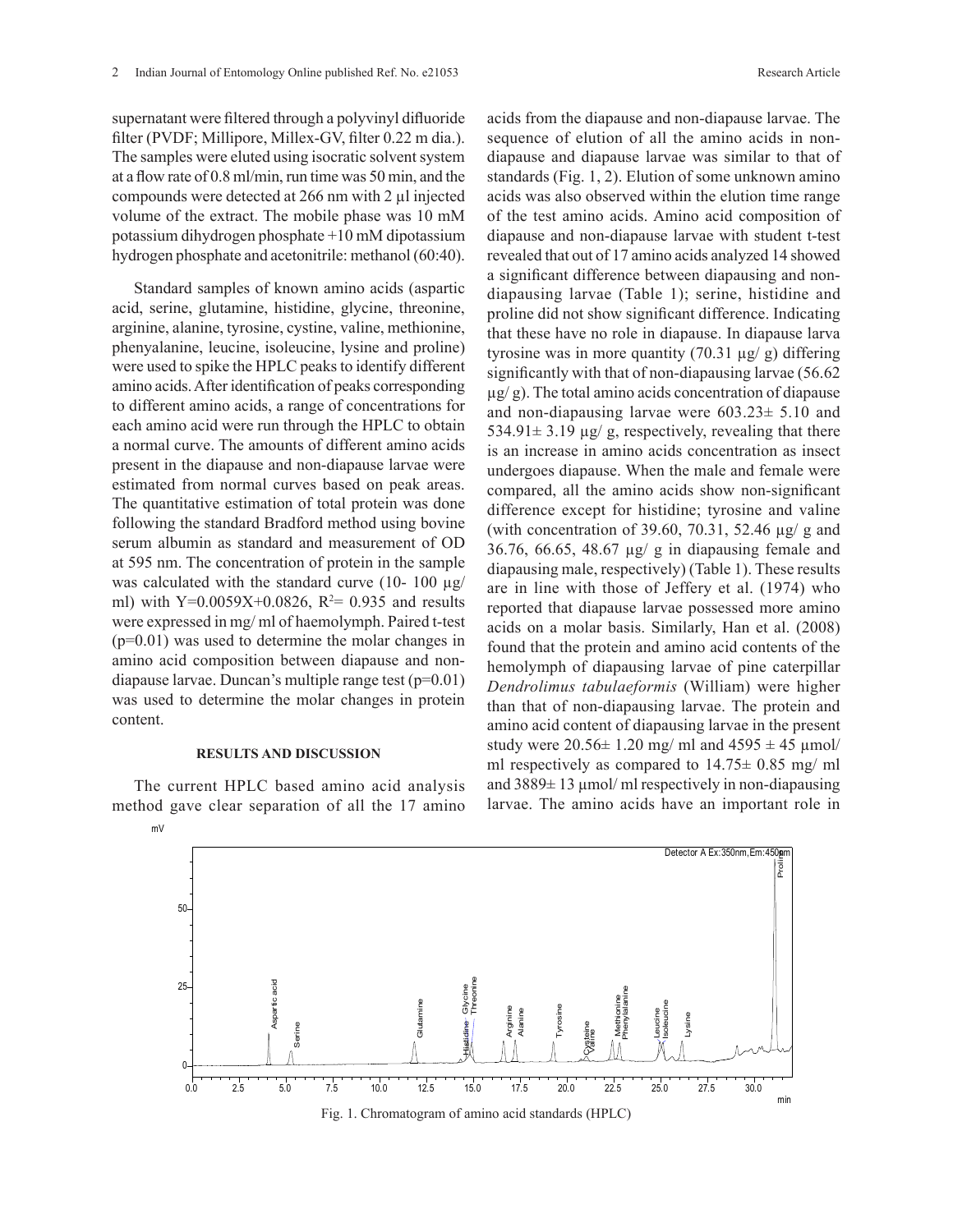Protein and aminoacid profile in diapausing larvae of pink bollworm *Pectinophora gossypiella* (Saunders) 3<br>Kiranamaya Pradhan et al Kiranamaya Pradhan et al. Protoin and aminocoid nucfile in dianovaing lempe of nink hollyways. Bestiuse



Fig. 2. Amino acid from A. diapause female B. non-diapause female C. diapause male  $\sum_{n=1}^{\infty}$  D non-diapause male larves of B. persuadia (UBLC). D. non-diapause male larvae of *P. gossypiella* (HPLC)  $E$ , find diapause finite factor  $F$ ,  $S$ *ossyppema* (HEDC)

Table 1. Amino acid profile of diapause and non-diapausing larvae of *P. gossypiella* Frame 1. Amino acid profile of diapause and non-diapausing farvae of P. gossypielia rabie 1. Allillio acid profile of diapa

| Amino acids    | Diapause amino    | Non-diapause      | t-test        | Diapause female   | Diapause male    | t-test      |
|----------------|-------------------|-------------------|---------------|-------------------|------------------|-------------|
|                | acid conc.        | amino acid        | $p=_{0.01}$   | amino acid conc.  | amino acid conc. | $p=_{0.01}$ |
|                | $(\mu g/g)$       | conc. $(\mu g/g)$ |               | $(\mu g/g)$       | $(\mu g/g)$      |             |
| Aspartic acid  | $31.54 \pm 0.68$  | $26.54 \pm 0.45$  | $4.27E - 07*$ | $31.54 \pm 0.68$  | $31.34 \pm 0.02$ | 0.261       |
| Serine         | $60.08 \pm 0.73$  | $59.45 \pm 0.36$  | 0.082         | $60.08 \pm 0.73$  | $59.65 \pm 0.04$ | 0.134       |
| Glutamine      | $20.34 \pm 0.27$  | $16.62 \pm 0.24$  | 7.29E-09*     | $20.34 \pm 0.27$  | $20.06 \pm 0.42$ | 0.125       |
| Histidine      | $39.60 \pm 0.49$  | $39.15 \pm 0.21$  | 0.187         | $39.60 \pm 0.49$  | $36.76 \pm 0.08$ | $7.34E-07*$ |
| Glycine        | $48.03 \pm 0.17$  | $42.86 \pm 0.15$  | $1.51E-11*$   | $48.03 \pm 0.17$  | $47.91 \pm 0.04$ | 0.124       |
| Threonine      | $18.83 \pm 0.64$  | $16.45 \pm 0.46$  | $7.77E-05*$   | $18.83 \pm 0.64$  | $18.36 \pm 0.42$ | 0.109       |
| Arginine       | $45.61 \pm 0.42$  | $40.23 \pm 0.18$  | $2.5E-09*$    | $45.61 \pm 0.42$  | $45.61 \pm 0.32$ | 0.448       |
| <b>Alanine</b> | $60.45 \pm 0.29$  | $55.67 \pm 0.45$  | 2.19E-08*     | $60.45 \pm 0.29$  | $60.21 \pm 0.17$ | 0.079       |
| Tyrosine       | $70.31 \pm 0.44$  | $56.62 \pm 0.16$  | $1.85E-12*$   | $70.31 \pm 0.44$  | $66.65 \pm 0.01$ | $4.94E-08*$ |
| Cystine        | $8.25 \pm 0.09$   | $3.99 \pm 0.05$   | $1.49E-13*$   | $8.25 \pm 0.09$   | $8.14 \pm 0.12$  | 0.063       |
| Valine         | $52.46 \pm 0.31$  | $48.1 \pm 0.08$   | $8.49E-10*$   | $52.46 \pm 0.31$  | $48.67 \pm 0.11$ | 3.31E-09*   |
| Methionine     | $21.46 \pm 0.29$  | $17.81 \pm 0.19$  | $6.98E-09*$   | $21.46 \pm 0.29$  | $20.96 \pm 0.52$ | 0.054       |
| Phenylalanine  | $10.23 \pm 0.04$  | $9.01 \pm 0.03$   | $3.51E-11*$   | $10.23 \pm 0.04$  | $10.33 \pm 0.25$ | 0.196       |
| Leucine        | $9.56 \pm 0.11$   | $4.89 \pm 0.05$   | $3.11E-13*$   | $9.56 \pm 0.11$   | $9.46 \pm 0.09$  | 0.119       |
| Isoleucine     | $9.78 \pm 0.03$   | $7.94 \pm 0.04$   | $1.04E-12*$   | $9.78 \pm 0.03$   | $9.63 \pm 0.18$  | 0.060       |
| Lysine         | $29.36 \pm 0.03$  | $22.34 \pm 0.02$  | $2.86E-18*$   | $29.36 \pm 0.03$  | $28.97 \pm 0.50$ | 0.064       |
| Proline        | $67.34 \pm 0.07$  | $67.24 \pm 0.07$  | 0.135         | $67.34 \pm 0.07$  | $67.32 \pm 0.01$ | 0.249       |
| Total          | $603.23 \pm 5.10$ | $534.91 \pm 3.19$ | 2.5E-09*      | $603.23 \pm 5.10$ | $590 \pm 3.30$   | 3.31E-09*   |

\*Individual amino acids statistically compared with paired t-test (p=0.01) LOS

osmoregulation during diapause (Beadle and Shaw, 1950), and also amino acids are the building block of proteins which act as a reserve source of energy during diapause (Buck, 1953).

 $(27.15\pm2.27 \text{ mg/ml})$  was significantly different from that of the non-diapausing female  $(20.29\pm2.61 \text{ mg}/$ ml). Similar trend was observed in diapausing and nondiapause males with proteins (26.79± 2.27 and 19.42± 2.51 mg/vml, respectively (Fig. 3). The present results are in concurrence with those of Han et al*.* (2008) that

The protein concentration of diapausing female